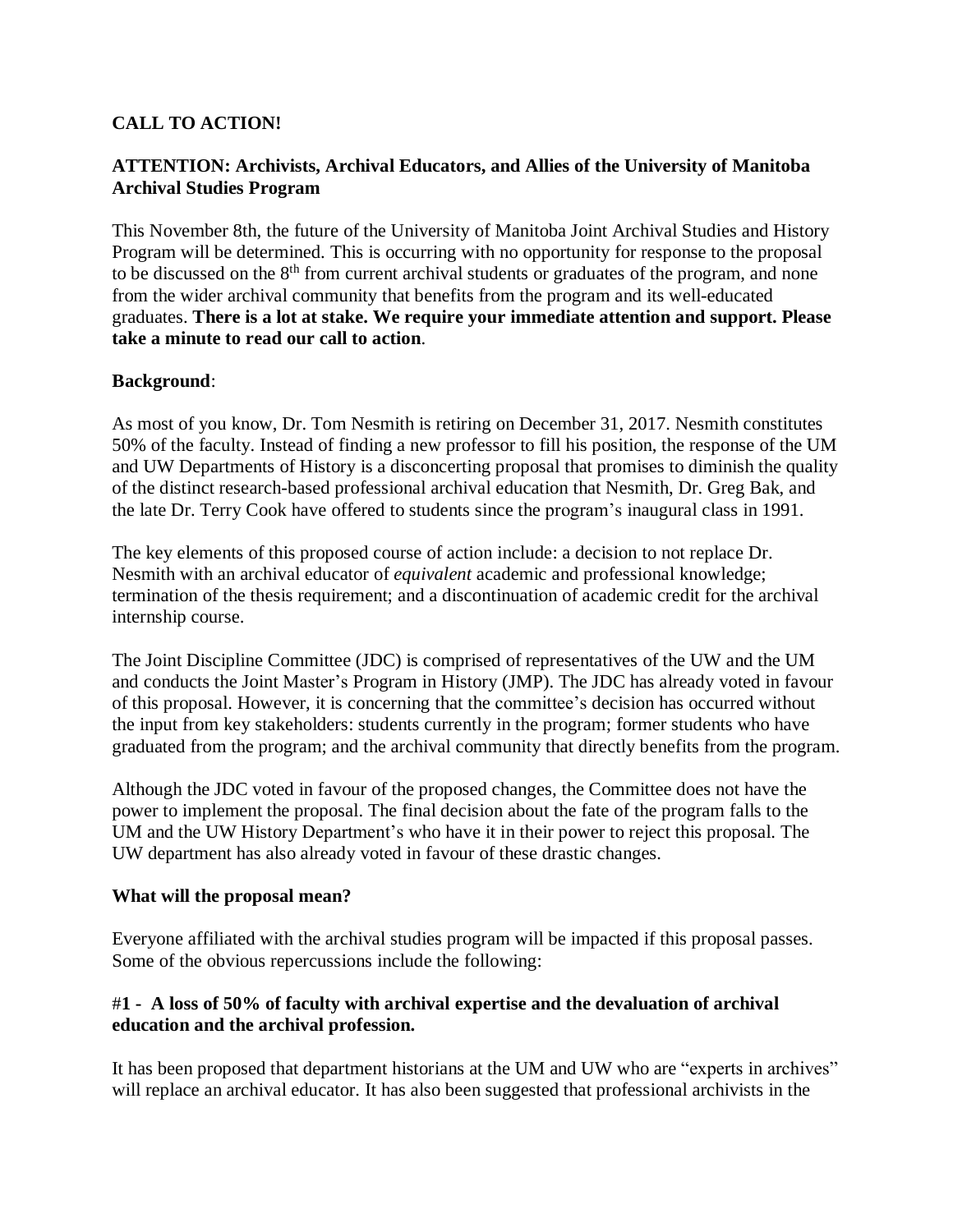region could be invited to facilitate educational sessions. This is a clear devaluation of the role of Archival studies faculty. The assumption that historians could have the same education in archives as a Ph.D. qualified archival professor is clearly problematic. The academic field of Archival studies is now a distinct and substantial one, requiring, like any other, properly qualified faculty. Particularly in the age of rapidly evolving digital preservation, historians do not have the skill set and knowledge to ensure that archival graduates receive the education necessary to succeed in the profession. Without this knowledge they simply will not be hired. While local archival professionals are skillful in their own particular areas of archival practice, few have the time, knowledge, and ability to effectively teach at the graduate level. Further, the notion that a paid tenured professor could be replaced with volunteers should surely be an affront to teaching staff across the university.

Currently, graduates of the UM's Archival Studies program have an excellent reputation worldwide due in no small part to the internationally renowned and high-profile academic work of the former and current Archival Studies professors. There will no doubt be a loss of academic publishing in the field and this well-earned stature in the archival world for Manitoba's program when the academic staff is cut in half.

#### **#2 - The diminishment of a key opportunity for the intellectual development of graduate students and the loss of direct archival support and mentorship.**

The replacement of the thesis requirement with an 8,000 word (25-page) academic paper does not compare to the process of developing, researching, writing and defending a master's thesis. The proposal suggests that anyone from the history department could be able to advise on the proposed archival paper, so it is not guaranteed that Dr. Bak or an archival supervisor of equivalent caliber will be available to advise on the papers produced by archival students. While the thesis component is a demanding process, students and professors agree that it has played a pivotal role in the intellectual development of students. Several students in the program have produced innovative, ground-breaking research that is impacting archival thought, and many more have absorbed valuable theory and case-studies and research abilities to carry forward into their workplace as leading professional archivists.

#### **#3 - Deprivation of a mutually-beneficial opportunity for graduate students to access valuable practical experience at local, national and international archives.**

The discontinuation of course credit for the archival internship program means that students will be on their own to find and develop an internship. Lacking proper faculty guidance and support, this means that students will be deprived of the opportunity to gain the kind of outstanding "realworld" working experience they have had so far during the Archival Studies program. If the university does not value the internship any longer as a credit course, why would archival hosts of interns continue to take it seriously as an important investment to make in the education of students? Internships provide the means by which students apply theory to practice in a mentoring environment. This experience, taken after the first year of study in the program, enhances the students' experience during the remainder of the program by grounding their understanding of theoretical, practical and ethical issues faced by working archivists.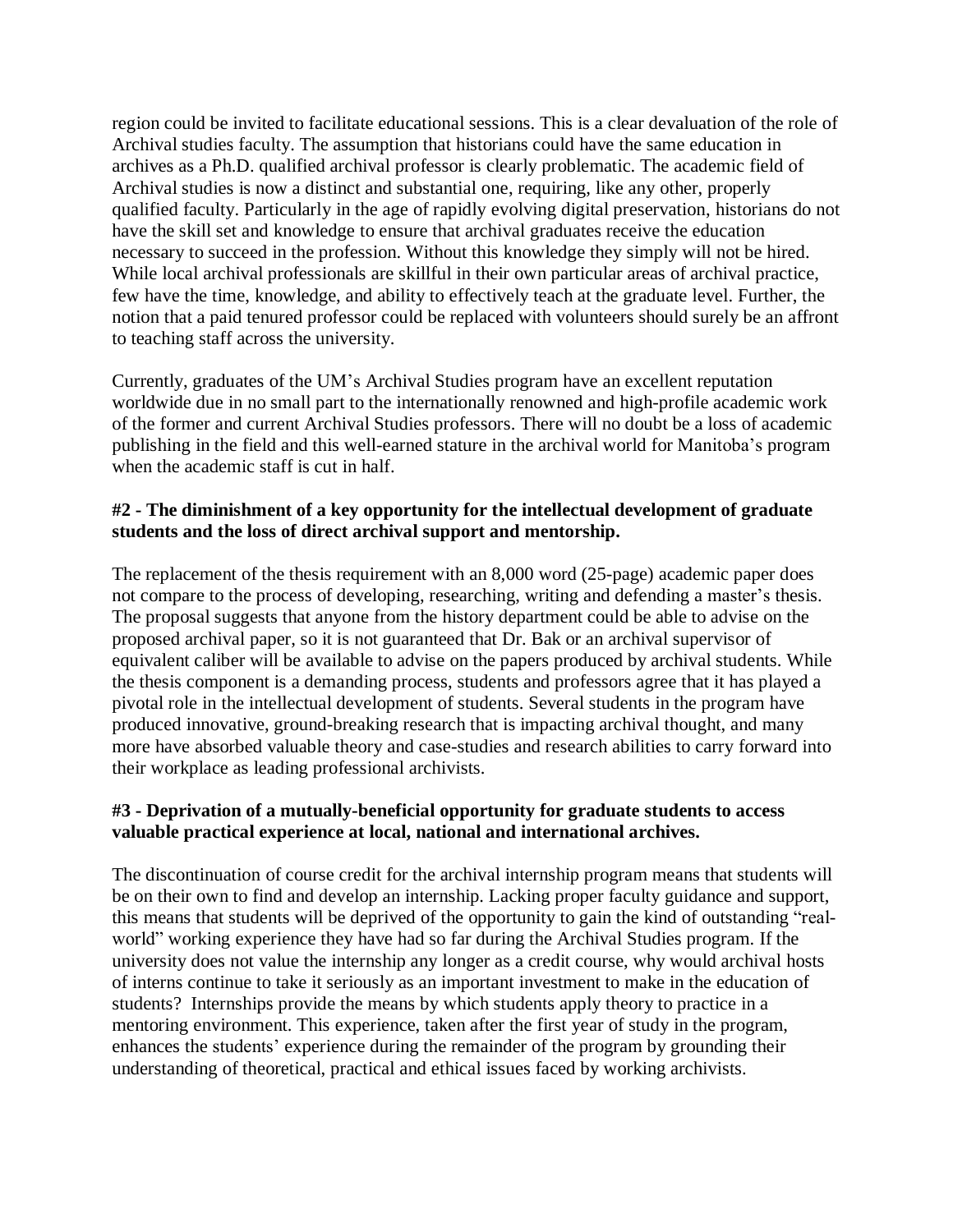Students in the Archival Studies program have completed internships at a tremendous variety of archives, including such international archives as the Nelson Mandela Foundation Archives in South Africa, the Archives of the International Federation of the Red Cross and Red Crescent Societies in Geneva, the National Archives of Scotland, the National Archives and Records Administration (USA), and the National Archives (UK), to Library and Archives Canada (both in Ottawa and Winnipeg) and local archives such as the City of Winnipeg Archives, the Centre for Mennonite Brethren Studies Archives, the Canadian Museum for Human Rights Archives, the Archives of Manitoba, and the National Centre for Truth and Reconciliation Archives. It is highly unlikely that such training positions would be available to students without the Internship as a formal course component of the program.

Further, most of these internships have been funded by their host institutions. Funding arrangements for U interns at the Hudson's Bay Company Archives and the University of Manitoba Archives & Special Collections have been especially valuable and allowed many students to gain experience at these institutions while also benefiting the archives by providing temporary staff for projects that may not otherwise be attempted or completed. Many students are also hired by their placements to continuing work past the length of their internship, providing them with a stable income and relevant work experience while they pursue their studies. The disintegration of the Internship program will adversely affect these, and other, archival institutions and thus the archival community as a whole. The lack of internship experience will also make graduates much less desirable while competing for employment in the archival field.

### **#4 - A less attractive program for Indigenous and settler archival students, and a reduction in the worth of current and former student master's diplomas.**

The proposed changes will result in a watered-down version of the program that will not aid in enticing new students to enrol in the program. In the last few years, the program has been successful in attracting an increasing number of Indigenous students. The program's emphasis on decolonization has supported students who work together to give technical and capacity building support to First Nations and Métis groups seeking to develop archives in their communities and nations.

Importantly, one of the deciding factors in the UM's procurement of the National Centre for Truth and Reconciliation (NCTR) was the promise of the existence of a high-quality Archival Studies program at the UM to give support to its work. Indeed, a majority of the NCTR's current staff at the NCTR are graduates or current students of the program. Weakening the Archival Studies program will be a detriment to the NCTR and any other Indigenous effort that seeks control of their own records.

The loss of reputation that will occur with the dilution of the Archival Studies program will also have the effect of diminishing the perceived quality of the diplomas held by former graduates.